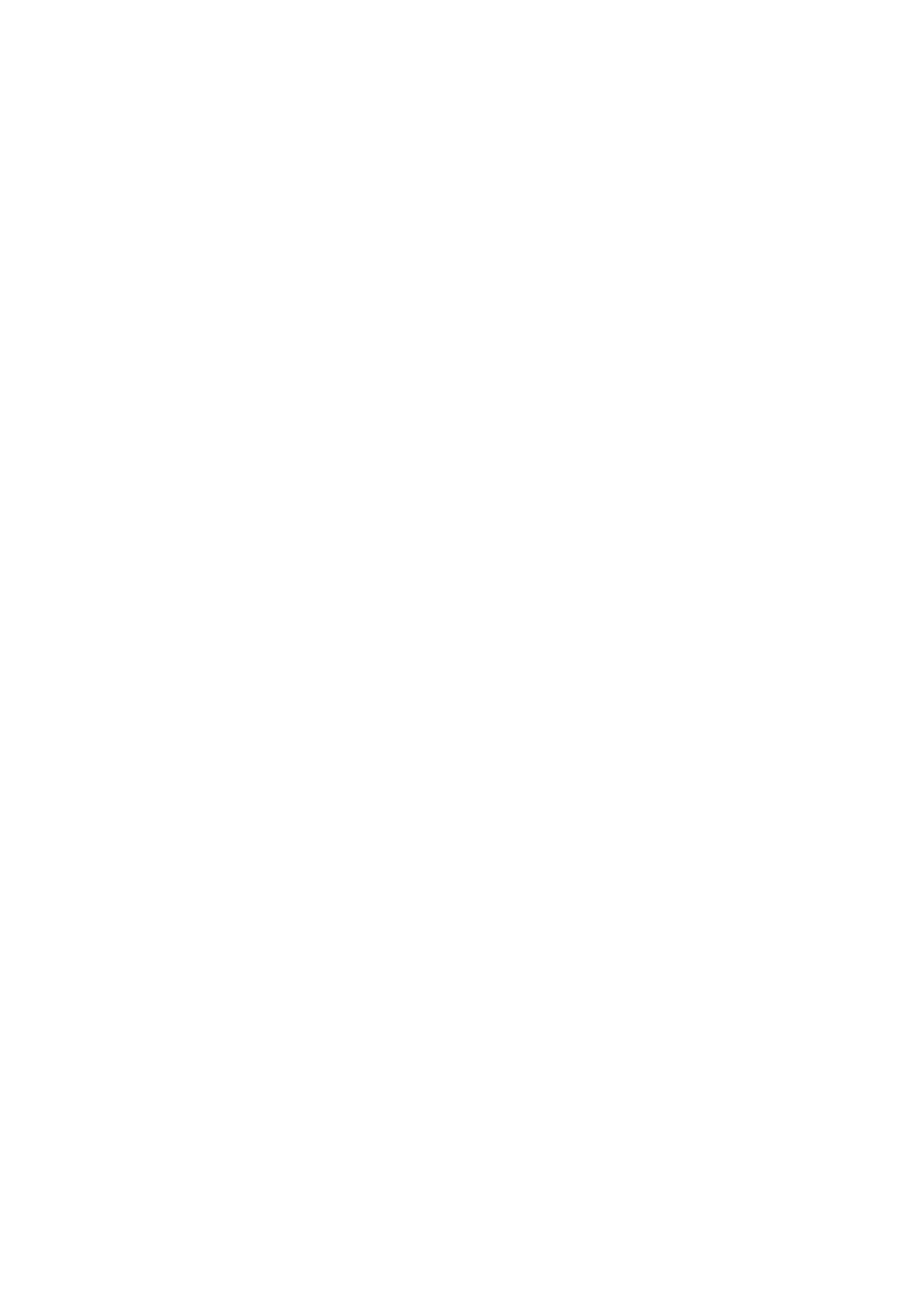# **Elysian School Lock Down Policy**



## **Adopted: January 2020 Date of next review: January 2021**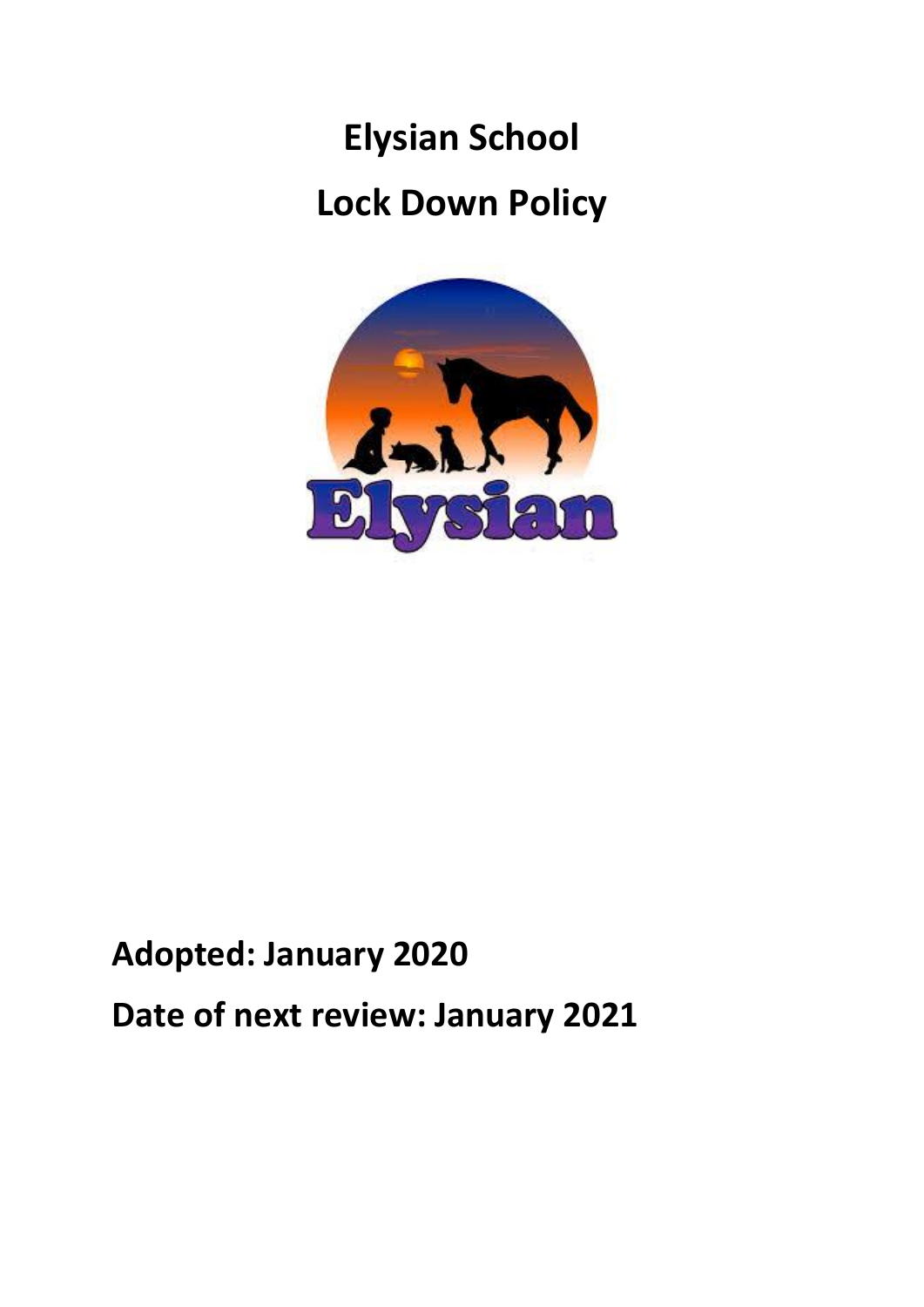#### **Rationale**

As part of our Safeguarding and Health & Safety policies and procedures Elysian has implemented a lock down policy.

On the rare occasions it may be necessary to seal off the farm site so that it is not possible to enter the school buildings. This policy is designed to ensure that pupils, staff and visitors are safe in situations where there is a hazard in the school grounds or outside the school in the near vicinity.

A lock down is executed when there is a serious safety risk for the premises, for example a attempted access by unauthorized persons intent in causing harm/damage.

#### Notification of Lock Down

Staff will be notified that lock down procedures are to be taken immediately- by sending a message on the pager system saying "LOCKDOWN" with the area of danger, e.g. "Lockdown Office"

As Elysian is a farm that covers approximately 100 acres, it is recognised that it may be necessary for people on site to remain where they are of this would provide more safety than moving to one of the buildings on site.

#### Procedures:

If in one of the fields, go to the nearest place of safety, which may mean remaining where you are or moving to another field. Find a place to hide behind so that you can be out of sight and follow relevant parts of CLOSE procedure.

If in a building, follow the CLOSE procedure

- **C**lose all windows and doors
- Lock up
- Out of sight & minimize movement
- Stay silent and avoid drawing attention
- Be aware you may be in lock down for some time.
- The process will be activated and the children will be ushered into the school buildings, where appropriate, as quickly as possible.
- Gates will be locked if it is possible to remain safe.

Depending on the nature of the lock down, the children will remain where they are in and the staff will ensure maximum safety is achieved. The children need to be positioned away from possible sightlines from external windows/doors. In buildings, lights, computer monitors to be turned off.

Mobile phones are put on silent mode.

#### **NO ONE SHOULD MOVE ABOUT THE FARM**

Staff need to support the children to keep them calm and quiet.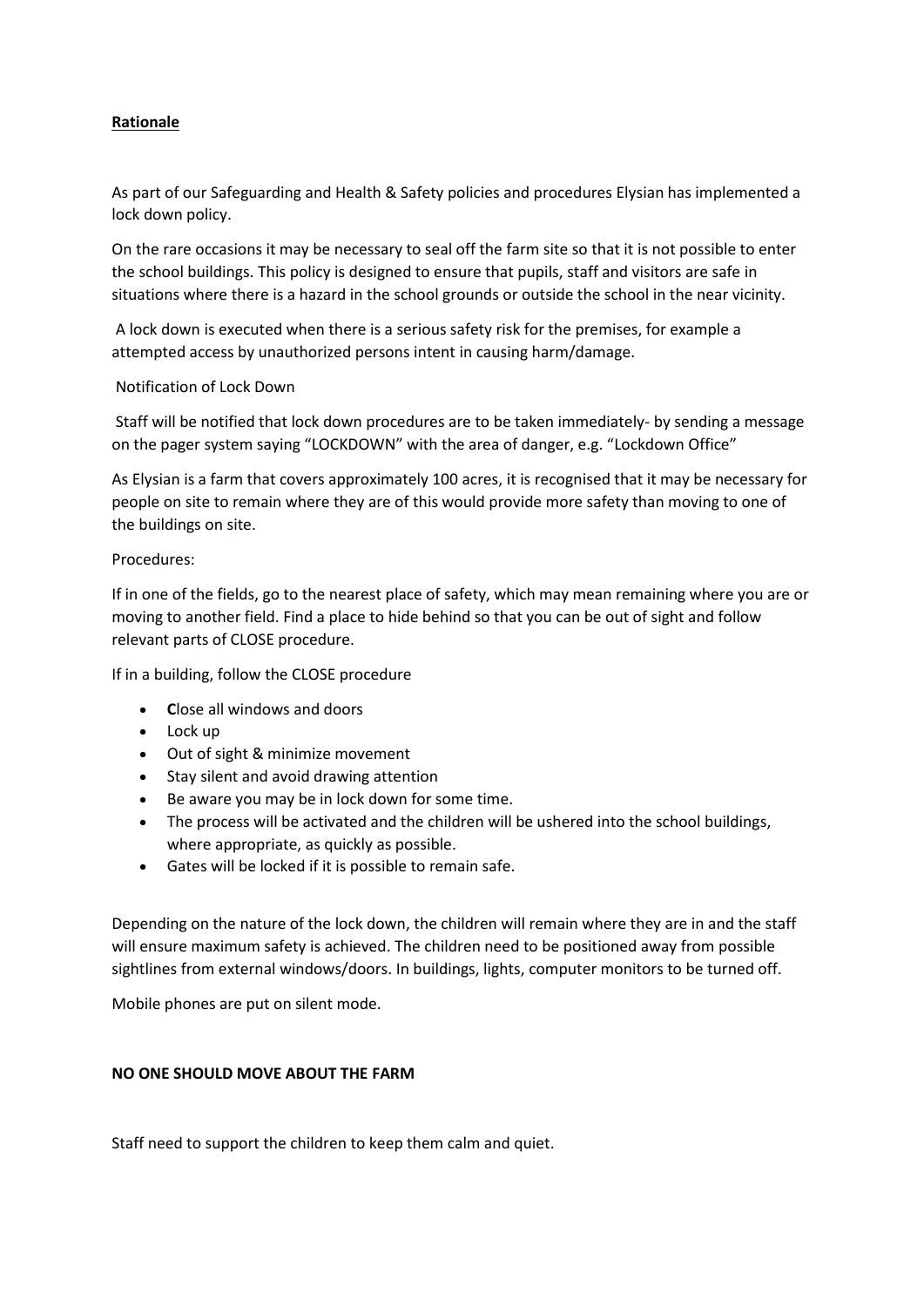Staff will remain in lock down until informed by key staff in person that there is an all clear. The notice on the pager system will read "ALL CLEAR"

#### **Staff Roles:**

- 1. School administrators need to ensure that the office is locked and police called if necessary.
- 2. Individual teachers/ TAs lock/close building doors and windows. Nearest adult to check exit doors.

#### **Communication with parents**

If necessary, parents will be notified as soon as it is practical to do so via text. Parents will be told…

#### "*the school is in a full lock down situation. During this period the phones and entrances will be unmanned, external doors locked and nobody allowed in or out"*

Depending on the type and severity of the incident, parents may be asked NOT to collect their children from school as it may put them and their child at risk.

Pupils will not be released to parents during a lock down.

Parents will be asked not to call school as this may tie up emergency lines.

If the end of the is extended due to the lock down, parents will be notified and will receive information about the time and place pupils can be picked up from office staff or emergency services.

A letter to parents will be sent home on the nearest possible day following any serious incident to inform parents of the context of the lock down and to encourage parents to reinforce with their children the importance of following procedures in these very rare circumstances.

#### **Lock Down Drills**

Lock Down practices will take place at least once a year to ensure everyone know exactly what to do in such a situation. Monitoring of practices will take place and staff debriefed for positive reinforcement or to identify required improvements.